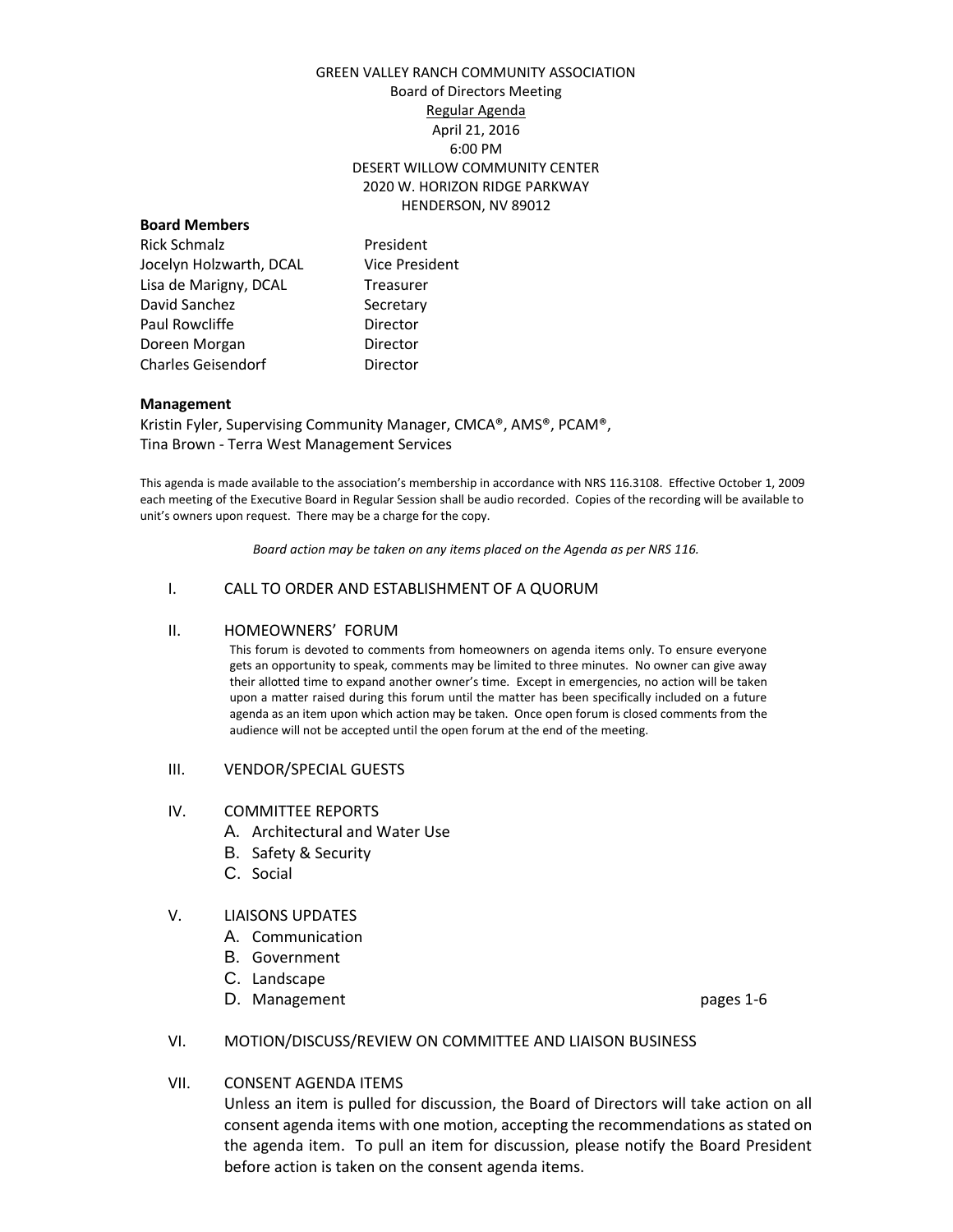|    | A. Approval of Minutes - March 17, 2016     | pages 7-12  |
|----|---------------------------------------------|-------------|
|    | B. 2015 Approved Landscape Proposals Report | page 13     |
|    | C. 2016 Approved Landscape Proposals Report | page 14     |
|    | D. Acceptance of Financials - February 2016 | pages 15-22 |
|    | E. Review of Litigation Disclosure          | pages 23-29 |
|    | $F.$ Next Meeting – May 19, 2016            |             |
|    | G. Annual Calendar - Draft                  | pages 30-31 |
|    | H. Priorities/Goals                         | page 32     |
| I. | Reserve Expense Report                      | pages 33-36 |
| J. | 2015 Reserve Projects moved to 2016         | page 37     |
|    | K. 2016 Pending Reserve Projects            | page 38     |
|    | 2017 Reserve Projects                       | page 39     |
|    |                                             |             |

- VIII. Open Sealed Bids Motion/Discuss/Review to approve management to open sealed bids
- IX. FINANCIAL

A. Treasurers Report

- X. UNFINISHED BUSINESS
	- A. Association Multi-Purpose Building Motion/Discuss/Review to investigate Association multi-purpose building feasibility and cost
	- B. City of Henderson Trail Access to Bridge Motion/Discuss/Review to request the City of Henderson to consider trail system connection
	- C. Xeriscape Conversion throughout the community Motion/Discuss/Review to approve/postpone/deny the xeriscape conversion throughout the community
		- 1. Jaramillo proposal 0226010KC (area 9) Eastside of Cozy Hill north of Estates fire lane - \$1,432 estimate after SNWA rebate pages 40-41
		- 2. Jaramillo proposal 02261608KC (area 11) Eastside of Carnegie at Premiere fire access gate - \$2,696 estimate after SNWA rebate Pages 42-43
		- 3. Jaramillo proposal 02261606KC (area 13) Woodduck and Wingbrook entry to Enclave- \$4,250 estimate after SNWA rebate pages 44-45
		- 4. Jaramillo proposal 02261603KC (area 16) Dakota Station circular island - \$6,850 estimate after SNWA rebate pages 46-47
	- D. Wrought Iron Phase IV Motion/Discuss/Review to approve/postpone/deny the approval to repair and paint Phase IV of the wrought iron page 48
		- 1. Intertex \$10,470 pages 49-74
		- 2. RSI \$36,200 pages 75-88
		- 3. GB Group \$12,699 pages 89-91
	- E. Corridor for utilities Motion/Discuss/Review to approve/postpone/deny the approval for corridor for utilities page 92
	- F. Bella Vista's Resubmittal ARC Application to re-do courtyards Motion/Discuss/Review to approve/postpone/deny the Bella Vista's resubmittal ARC application for landscape renovation of courtyards pages 93-96

# XI. NEW BUSINESS

- A. Architectural Committee Appointments and Resignation Motion/Discuss/Review for appointment alternate and accept resignation to the ARC committee pages 97-99
- B. Elysian clubhouse use Motion/Discuss/Review to approve/postpone/deny to cancel the monthly Board meetings at Desert Willow and move to Elysian clubhouse pages 100-107